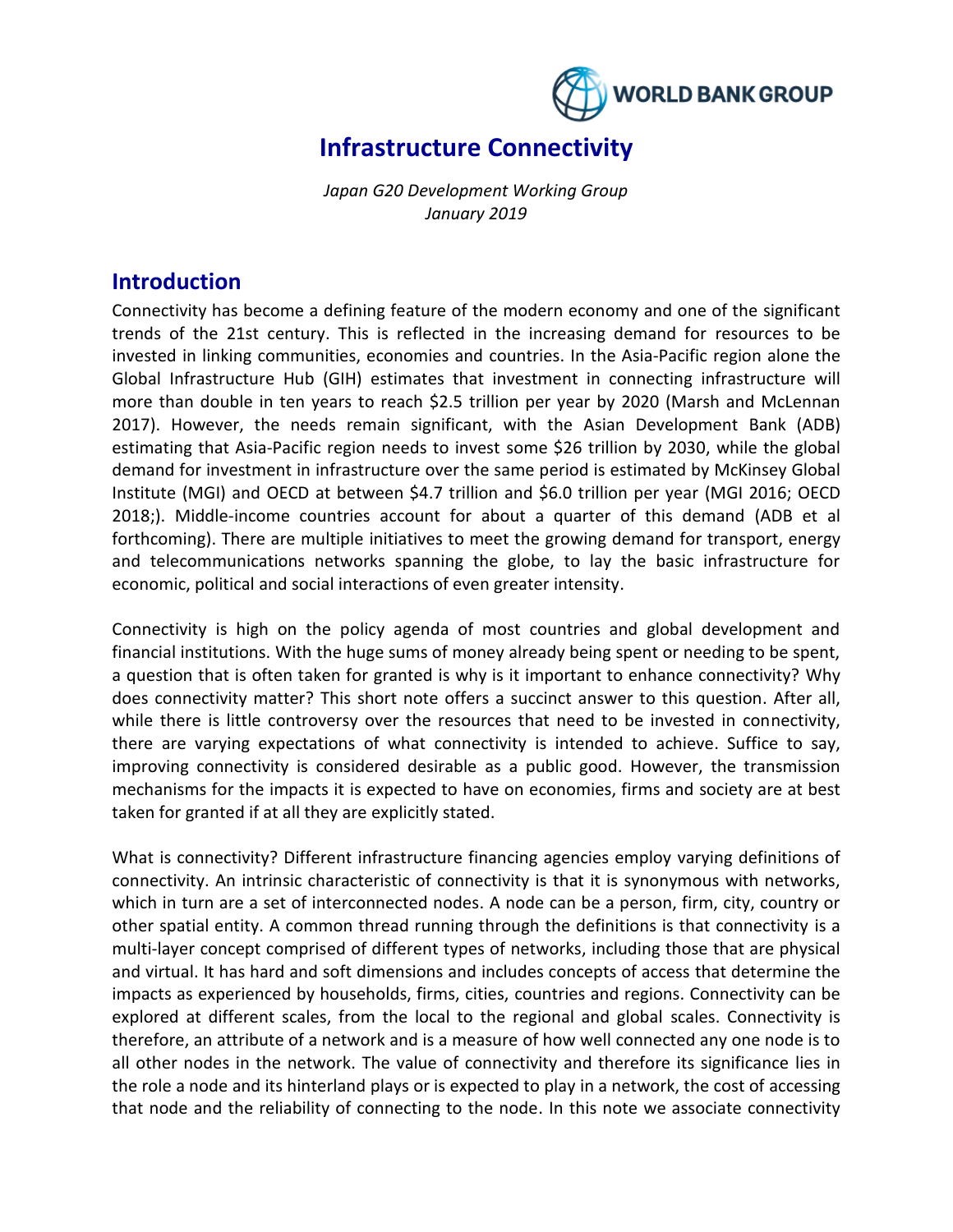with interaction between social and economic agents along the links of, or in the nodes connected by, a network. When the cost of interaction is low then we are likely to achieve complete connectivity whereas when the cost is high interaction is limited.

The science of networks provides a common language that helps to unify the tools and approaches to understanding connectivity and why it matters. Network analysis is useful in showing how any connectivity initiative influences the distribution of power between the connected parties, be it regions, cities, firms or communities. Through a network approach we can understand how power is inherently relational. A node that is connected to other nodes has opportunities or faces risks only because it is connected to other nodes. It is for this reason that the position and importance of a node is fundamental in network science.

Connectivity has several important attributes and in its most common form has a physical domain and information. The large resources aimed at connectivity are therefore aimed at lowering costs, often with an emphasis on physical connectivity. However, and in addition, all network centric concepts share the simple idea that information sharing is a source of potential value. In commerce such value is measured in terms functionality, reliability, convenience and cost.

In addition, the quality of the connections matters. It is often the 'strength of weak ties' that sets the limits of interactions in a network. And there is ample empirical evidence that an entity (person, firm, country) can enhance its network by focusing more on their weak connections (Derudder, Liu and Kunaka, 2018). Improving existing weak connections to other networks brings benefits to the network at large. This is one reason why high priority is often attached to investments in those parts of a network that are weakest, such as having limited capacity, are in poor condition or have low performance.

Ultimately, connectivity is largely about increasing interactions, productivity, competition, and market opportunities between cities (see Straub, Vellutini, and Warlters 2008), and consequently, interdependence of multiple economies. $^1$  The intensity of interaction, both in terms of transportation and communications networks is a useful measure of connectivity between cities. To assess levels of connectivity, a measure such as centrality can be used. This can shed light on how well connected and integrated cities are along a corridor or between any group of countries, both with each other and to the rest of the world.

# **Why Connectivity Matters**

 $\overline{\phantom{a}}$ 

Infrastructure connectivity within and between countries matters for several reasons, chief among them are the following three:

 $1$  "Infrastructure and Economic Growth in East Asia": <https://openknowledge.worldbank.org/bitstream/handle/10986/6520/wps4589.pdf>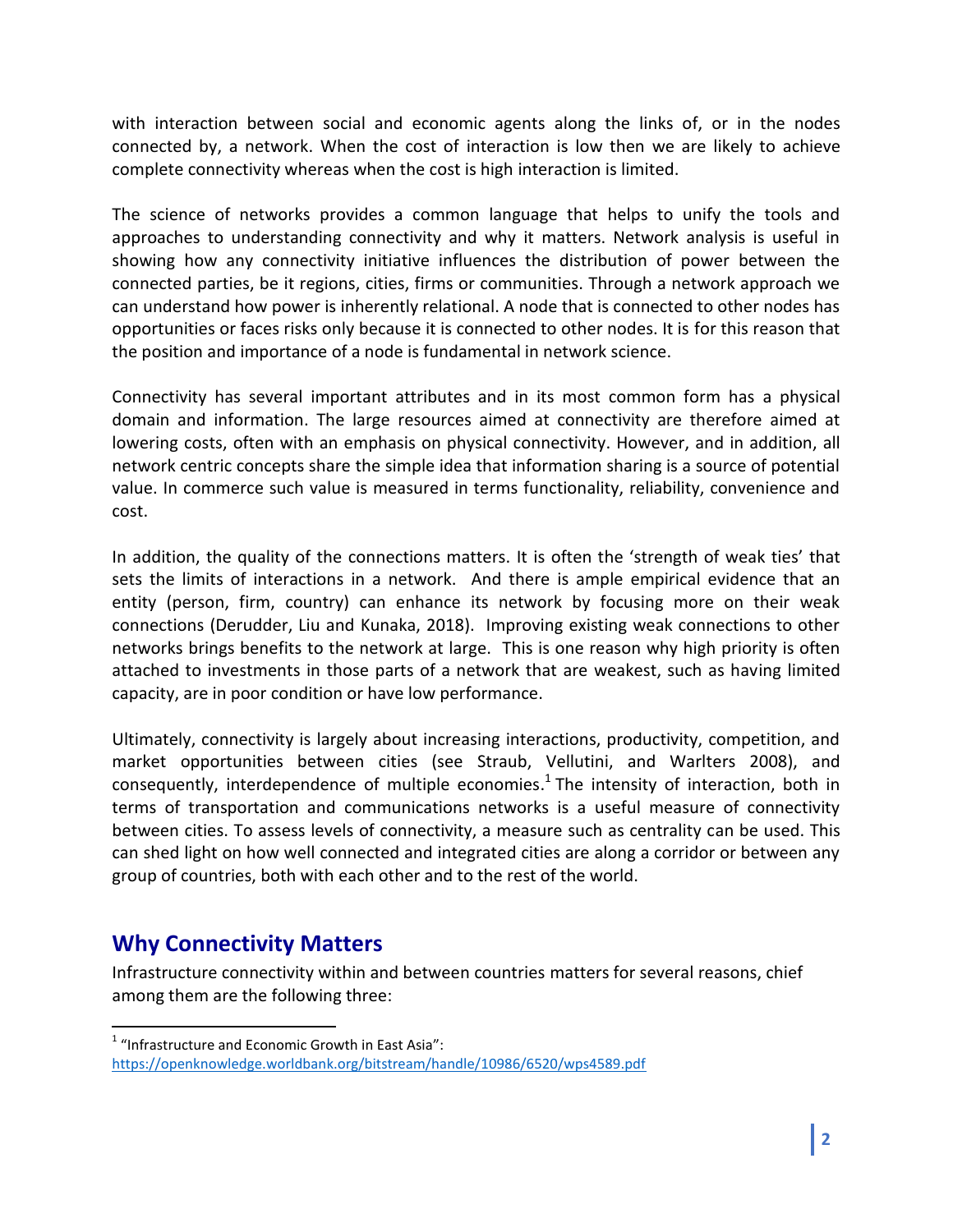### **Economic Growth**

During the recent global financial crisis many advanced economies implemented various types of fiscal stimulus plans. The plans were based on Keynesian economics where increased government expenditure is used to stimulate demand and recover from a depression. A significant proportion of the deficit spending went towards infrastructure, particularly transport and energy networks. Feyrer and Sacerdote (2012) found that in the United States the fiscal stimulus expenditure on infrastructure (and low-income households) did have an expansionary effect. In fact, PricewaterhouseCoopers (2016) estimates that one extra dollar spent on infrastructure in Canada increased GDP in the long term by between \$2.46 and \$3.83. More generally, Straub (2008) reviewed research literature on infrastructure and growth in developing countries and found that many of the studies established a positive and significant link between infrastructure and development outcomes. Evidence abounds elsewhere on the positive effects that connectivity infrastructure has on the economy even at the micro scale. In addition to the short-term impact of investments in connectivity infrastructure, there are also medium and long-term effects in strengthening the foundation for future economic growth, including through making labor markets more efficient and productive.

### **Supply Chain Efficiency**

Global value chains (GVCs) are a defining characteristic of the 21st century economy. They have totally transformed the links between firms and countries and redefined the relationships between trade and competitiveness. The growth of GVCs has been in tandem with improvements in transportation and communications technologies, which have allowed the fragmentation of production in tasks in different locations. Taglioni and Winkler (2016) maintain that among the actions that Governments seeking to join GVCs should create are world-class relationships and climates for foreign tangible and intangible assets. Both actions depend in part on connectivity to international markets and border efficiency. This is the reason why international indices such as the World Bank's Logistics Performance Index and the WEF's Competitiveness Index are important as global indicators of performance and competitiveness. The connectivity of factories and the ability to contract across countries are key determinants of GVCs and the decisions firms make to buy and whether to do so domestically or internationally. Under such circumstances, poor connectivity can mean high costs, low speed, and high uncertainty and can increase the risk of exclusion from GVCs. Thus, successful participation in GVCs requires not just to efficient cross-border linkages, but also resilient and efficient domestic segments of supply chains.

In addition to connectivity for the flow of goods, information and finance, the era of GVCs has also increased the demand for countries to cooperate more with each other, especially in trade. In fact, Buchan, Fatas and Grimalda (2012) argue that connectivity has greatly increased the prospects of cooperation between countries, which in turn has facilitated trade and economic growth. It is not a coincidence that enhanced global connectivity and shrinking trade and transport costs has grown in tandem with a proliferation of regional and multilateral trade agreements. Recent research has demonstrated the potential of trade facilitation, often based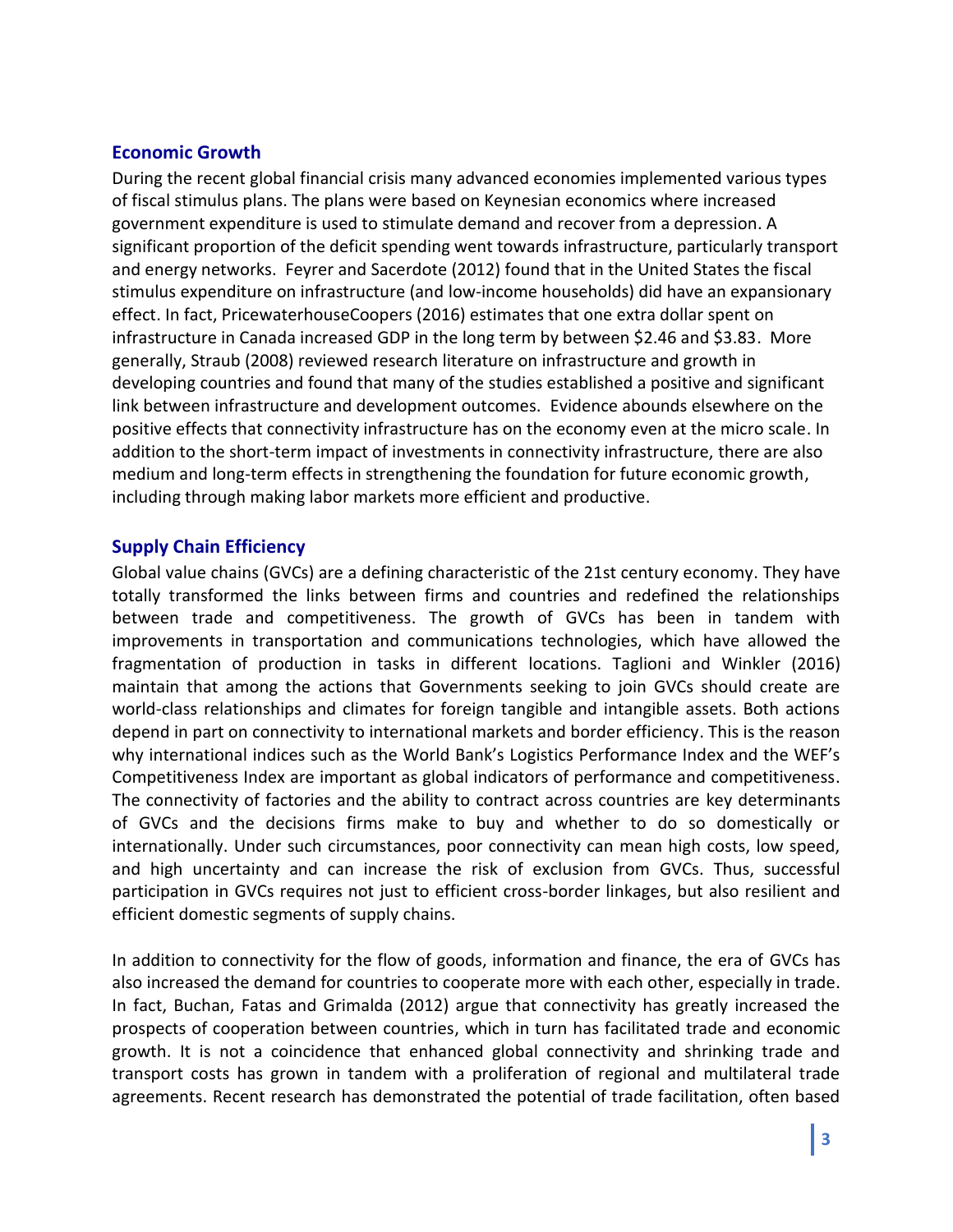on global rules, to reduce logistics costs and boost trade (Hoekman and Nicita 2010; Portugal-Perez and Wilson 2008). However, most of the studies focus on the link between logistics performance and aggregate national trade flows. This in part due to a recognition that whereas distance and geography are fixed, connectivity and logistics performance are subject to change through policymaking in individual countries.

While the national level analysis is necessary to assess how countries fare in terms of overall connectivity, a more granular approach is needed to understand how particular supply chains are affected by the effects of geography. A common approach is to explore logistics performance through the concept of supply chain connectivity. The World Bank and UN-OHRLLS (2014, 9) define supply-chain connectivity as "the ability of the traders in one country to effectively establish reliable supply chains with their customers or suppliers" — their performance being dependent not only on the transport route but also on the logistics business environment, which might even change at the product level. They further argue that supply chain connectivity ultimately not only depends on the quality of physical infrastructure, but also on the quality and sophistication of services, including customs and border control, and trade or transportation policies that affect logistics performance (World Bank and UN-OHRLS 2014). Similar arguments can be extended to the other network industries where reliability and cost, for instance of information technology services or energy supply, are more important attributes rather than just being connected.

Related to supply chains, some of the impacts of connectivity are at the local level. A few studies such as Raballand et al (2010) and Kunaka (2010) have applied more micro-level analysis by looking at the relationship between road infrastructure and road transport and the access of small producers to markets. They conclude that the hurdles to connecting to markets are not so much infrastructure related but more to do with supply chain organization and institutions. An example that illustrates this phenomenon is the effect that investments in Vietnam's National Highway No. 5 (NH-5) had on the development of private industrial zones and the local spillovers that it has had. The ADB, DFID, JICA, and the World Bank (forthcoming) find that regions adjacent to the highway have experienced rapid structural change, transforming from agriculture to industrial production largely due to enhanced transport capacity and attraction of foreign direct investment. The firms along the highway are part of major global value chains with leading firms in Asia, especially Japan. Ultimately, it is the effects of connectivity on supply chains that will determine the magnitude of the effects in an economy and the small and large scales.

### **Resilience**

Between 2010 and 2011 there were three events that had significant effects on global supply chains, which served to underscore some of the effects of global connectivity. The first was the eruption of the volcano Eyjafjallajökull in Iceland and the other two were the Japanese tsunami in 2011 and floods in Thailand the same year. The three events between them caused major disruptions to supply chains across the world, affecting auto and electronics production in seemingly disparate locations across the globe. The events underscored the interconnectedness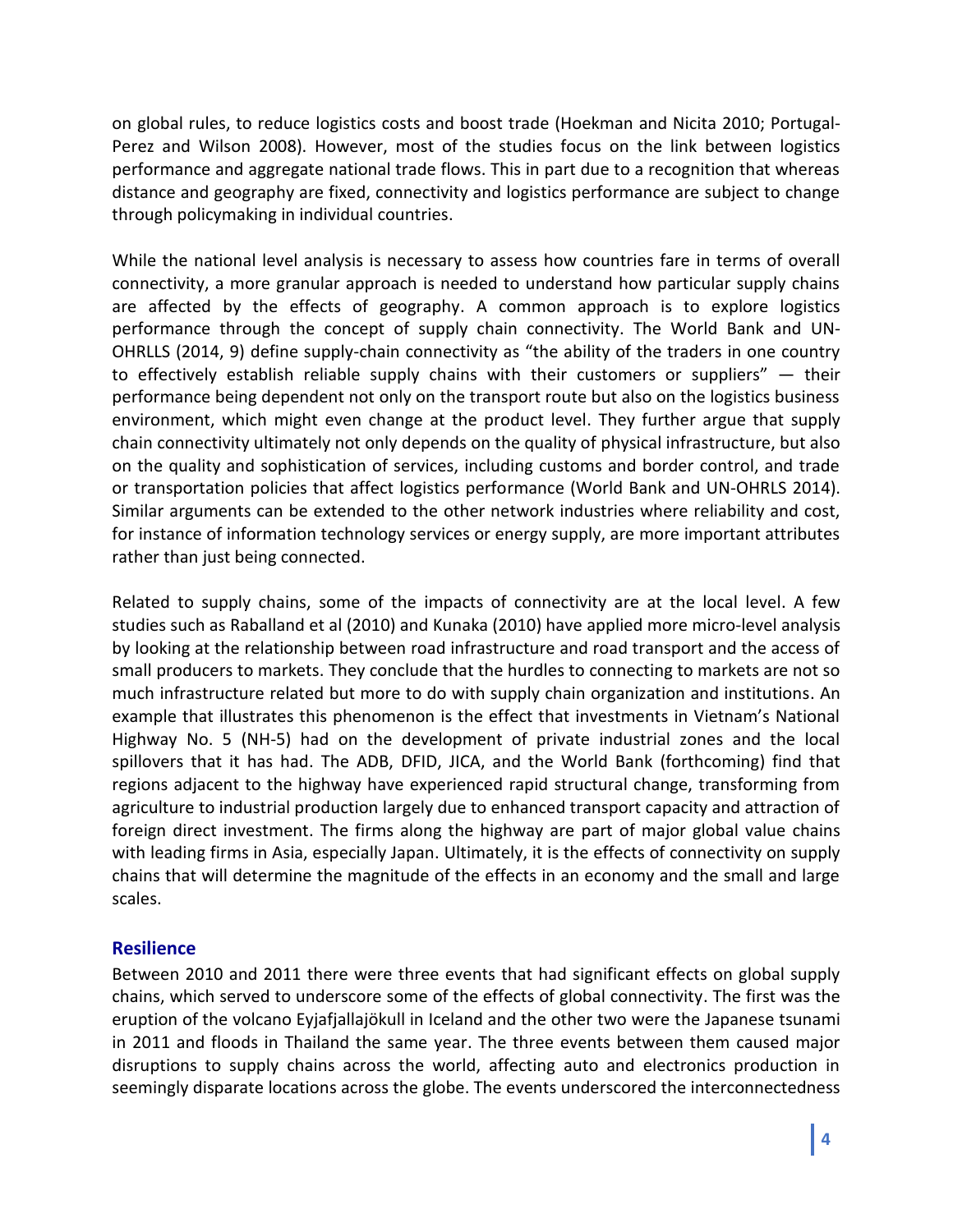of supply chains across the world and the importance of investing in diversified connectivity links. Improvements in connectivity have enabled firms to enhance their supply chain efficiencies and to maintain very lean inventories. However, such reliance especially in an era of global value chains, on a limited set of suppliers and the maintenance of centralized inventories has exposed firms to increased risks from disruptions in their supply chains. A disruption, even a short-lived one, in one location can have ramifications across the world. Understanding network resilience is increasingly important in any connectivity program or project.

Disruptions can be experienced also with whole countries, especially landlocked ones that are dependent on one major trade route for access to overseas markets. There are many such countries including Armenia, Bhutan, Malawi, Nepal, Uganda, among others. With such countries, the risks associated with connectivity based on a few options are quite high. When Uganda in 2008 experienced a few weeks of disruption to traffic flows along the route to the Port of Mombasa in Kenya and Nepal in 2015 a blockade of the border crossing at Birgunj into India the events resulted in prices spiking within short periods, and significant economic losses. Consequently, diversifying trade routes is not just matter of economic efficiency but economic survival for such countries.

Reliability of connectivity can therefore have significant effects for firms and countries. It has therefore become important for firms and countries to invest in redundancy systems so as to enhance their resilience in the event of interruptions. However, the economic costs of such redundancy are not always straightforward to estimate.

# **Measuring the Impact of Connectivity**

Based on the objectives of connectivity initiatives identified above, there are some general approaches to quantifying connectivity. The impacts can be transmitted through different channels depending on the scale of analysis, ranging from the global to local scale. The tools that can be used to assess impacts and quantify their magnitude would have to be suited to the scale. Fortunately, there is an increasingly robust suite of tools that is available to appraise programs and projects. However, the wider effects are the ones that are the subject of ongoing efforts to make sure they are well captured during program and project appraisal. However, there is a generally a growing body of empirical evidence on the impacts that can be expected from connectivity initiatives.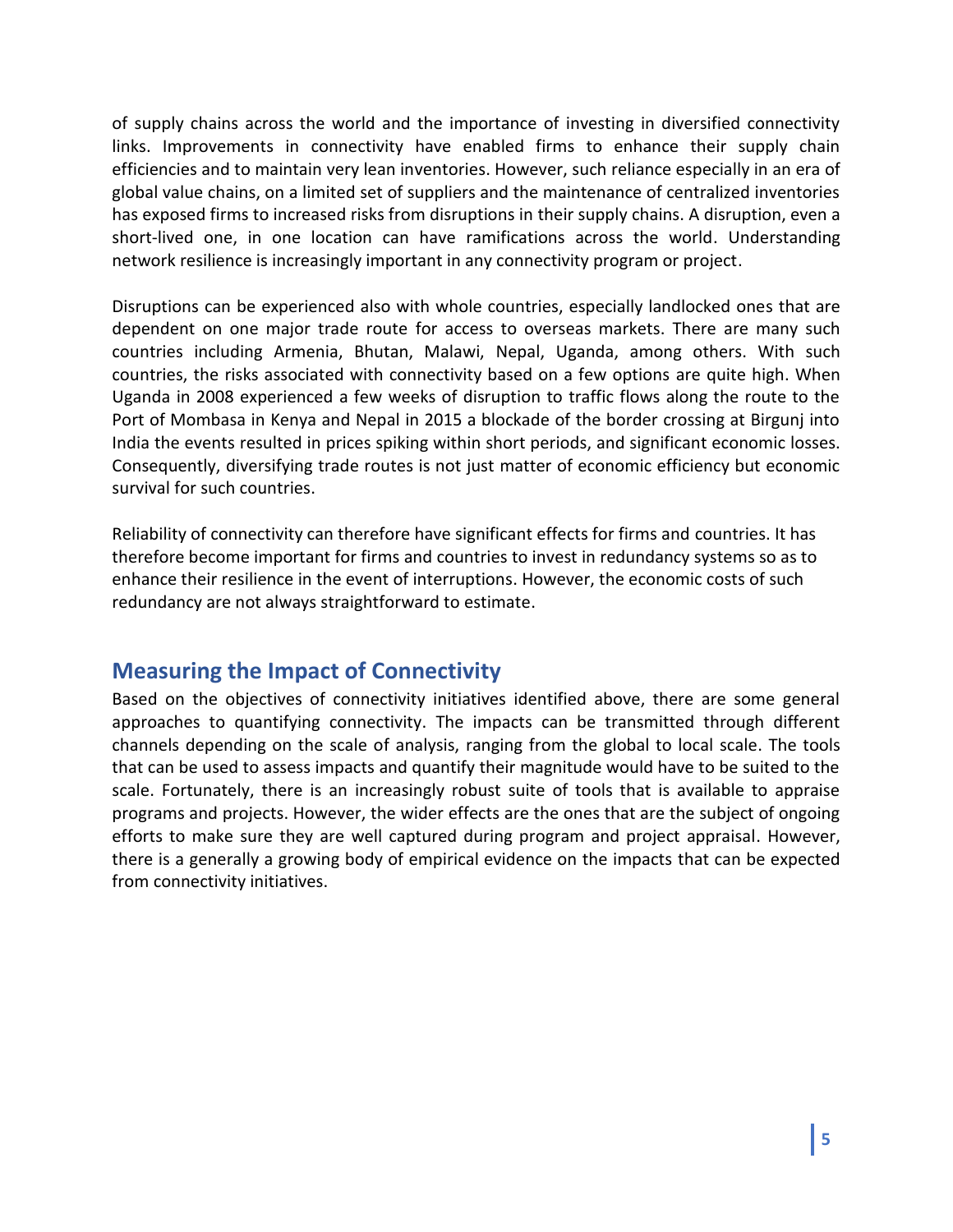| Objective                         | <b>Examples empirical evidence of impacts</b>        |
|-----------------------------------|------------------------------------------------------|
| Promoting growth and productivity | Leduc and Wilson (2009) established that during the  |
|                                   | global financial crisis each \$1 spent on highways   |
|                                   | increased state annual output by \$2                 |
| Enhancing access to markets and   | Djankov, Freund and Pham (2006) estimated that a     |
| opportunities                     | day saved in international trade shipments was       |
|                                   | equivalent to 1% trade volume or a distance of 70km  |
| Building network resilience       | Wilmsmeier and Notteboom (2009) estimated that       |
|                                   | doubling liner shipping connectivity reduces freight |
|                                   | rates by 15%                                         |

Some of the main issues to be considered for each objective of connectivity are summarized below.

### **Quantifying Connectivity for Growth and Development**

Connectivity investments typically are large and lumpy, and it is often difficult to estimate their impacts. Cost benefit analysis is one of the most commonly used and well established techniques for estimating some of the direct impacts of connectivity, and is particularly employed to assess the impacts of specific projects. But it is generally not utilized for programs or wide area network assessments, nor for analysis of general policy measures. Cost benefit analysis has been found to be unsatisfactory for other reasons chief among them, its inability to assess the underlying conditions of some of the key dimensions of connectivity such as contestability of markets, increasing returns which are a key characteristic of most elements of connectivity, and externalities; a failure to distinguish between beneficiaries; and limited ability to assess the big picture, in terms of effects on growth and GDP.

One of the direct ways to measure the impact of connectivity is by focusing on specific value chains or product flows. Such supply chain assessments enable the analysis of impacts on the chains that would benefit from specific connectivity interventions. Supply chain analyses include investment costs as a component of the costs of the supply or value chain; estimating these costs is difficult and rarely done. Although supply or value chain analyses can add to the understanding of how the benefits of the connectivity investment might be realized, they are not usually used as part of the economic evaluation of proposed corridor improvements.

However, a focus on only the direct impacts of connectivity often misses some of the wider effects. For instance, Straub and Terada-Hagiwara (2011) found that in Asia investments in infrastructure had a strong positive correlation with growth. While in their case the correlation with productivity was inconclusive, the International Air Transport Association (2007) carried out a review of 48 economies over nine years and found a strong positive correlation between connectivity to the global network and labor productivity. In fact, IATA concluded that investment in aviation can generate significant wider economic benefits, and estimated that a 10 percent rise in connectivity, relative to a country's GDP, will boost labor productivity by 0.07 percent (IATA 2007).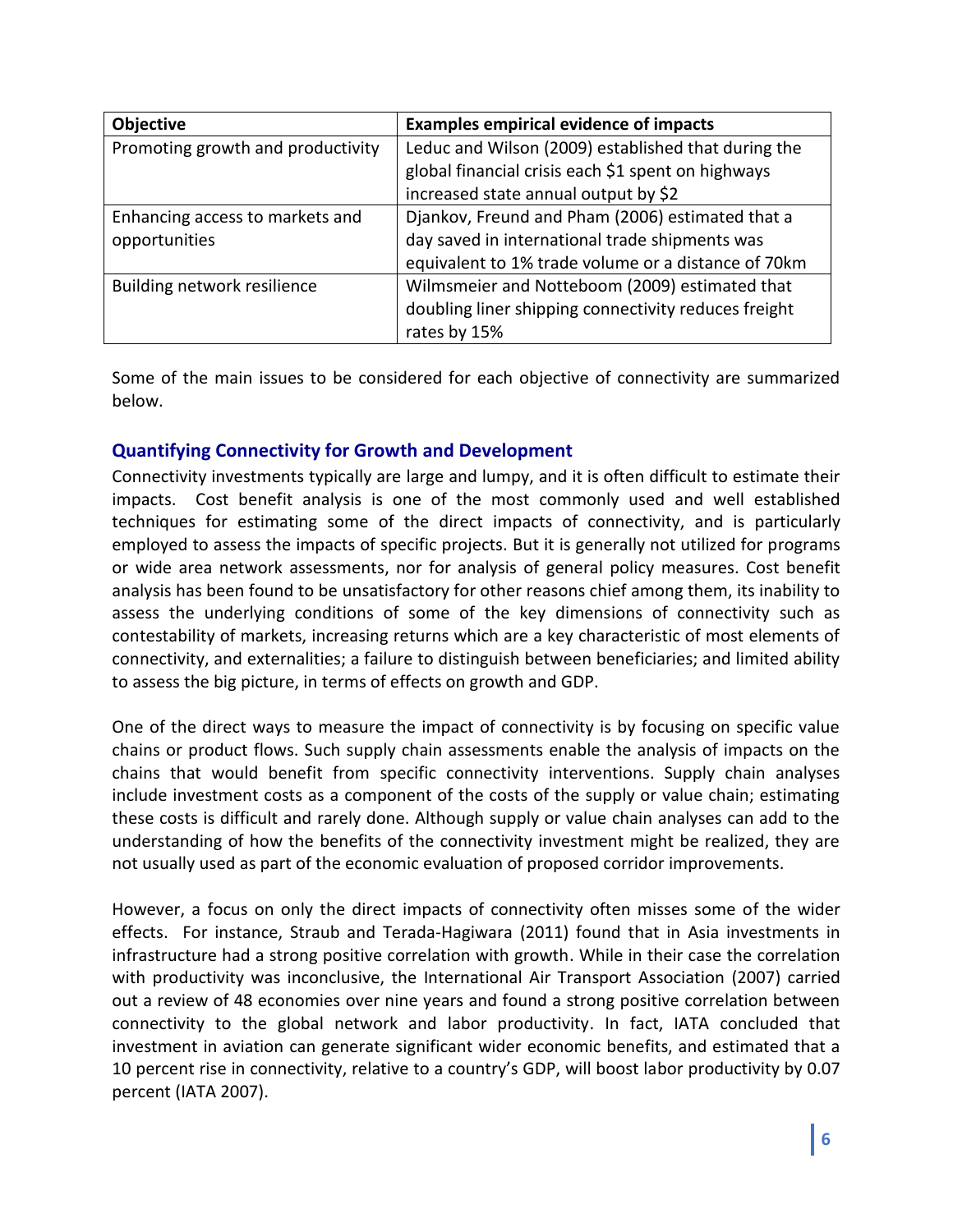In addition to the wider affects, one of the ways that connectivity affects economic activity is through promoting agglomeration effects or integration of regional supply chains as is the case in East Asia in general. The concept of agglomeration has a long history in economics, going back to David Ricardo's theory of comparative advantage. Krugman and Venables (1990) show how regions can benefit from improvements in infrastructure, and easier access to factors of production and markets. In addition, Romer (1990) shows how a concentration of knowledge sustains innovation, giving rise to endogenous growth. Using panel data, De la Roca and Puga (2017) show that a Spanish worker joining a large agglomeration increases his or her productivity over the time (Quinet and Raj 2014). Similarly, improvements in infrastructure connectivity in East Asia have been found to have supported the growth of regional value chains which in turn have led to rapid reductions in poverty, social cohesion and mutual interdependence (ADB, JICA and World Bank, 2005)

The approaches to estimating the growth and productivity effects of connectivity include growth modelling, with labor, materials and capital — as main variables. The models can be sued to also explore changes in productivity according to a number of factors, including research and development and the level of capital assets available to each worker. Another common approach to assessing economy wide effects is Computational General Equilibrium (CGE), which is a multi-market model describing how individual businesses and households respond to price signals and external shocks, within the limits of available capital, labor, and natural resources (Dixon and Rimmer 2002). The advantage of this approach is that the model can take into consideration behavioral context and can also utilize prices and markets (Rose and Huyck 2016). However, the approach requires a lot of data, especially the input-output tables.

#### **Connectivity and Economic Integration**

A widely used approach to estimating interactions between any two nodes in a network is gravity modeling. Gravity Models incorporate a geographical perspective as a function of two criteria: mass (i.e., GDP, capital stocks, population, etc.) and distance. The models attempt to explain connectivity between two economic centers by their bilateral links assuming that infrastructure and institutional frameworks are conducive to increased interaction. For instance, gravity models can be used to assess the change in the volume of freight that might result from transport time or cost savings as a result of corridor improvements. However, gravity modelling is difficult to explore policy changes. The problem is that while cost can be a policy variable and we can use the model to estimate the impact of change in cost, distance is not a policy variable so we cannot use the model to estimate changing distances between the nodes. In addition, gravity modelling is generally not used to evaluate a package of corridor improvements. Moreover, the models can be difficult and time consuming to apply and rely on massive cost databases for their application. Extensive supply chains and access to outside markets, supported by connectivity, will also create economic interdependence, which can lead to further regional economic integration.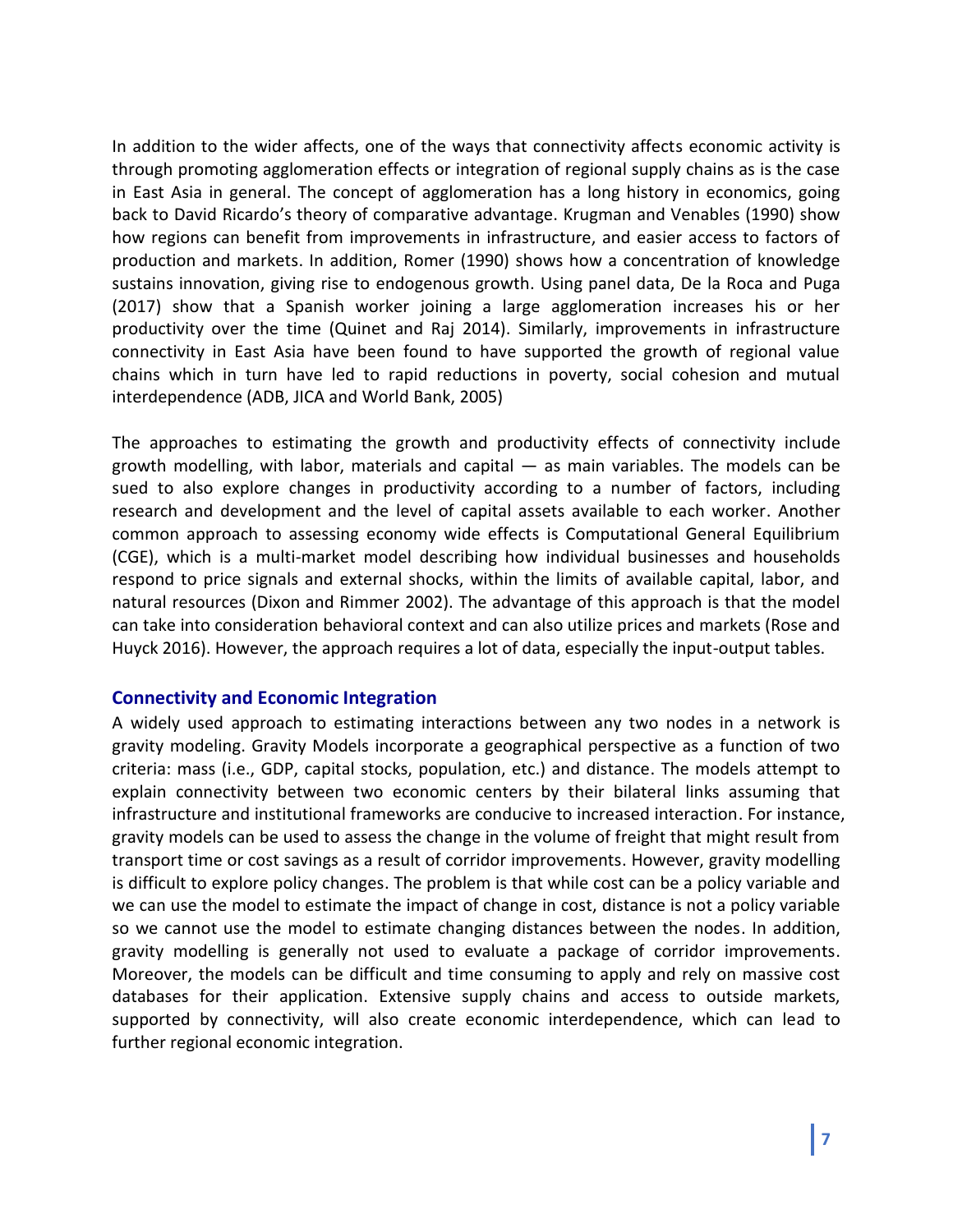#### **Estimating Impacts of Connectivity on Network Resilience**

There are two divergent perspectives of network resilience — one applies to instances where a node is connected to the rest of the network by one major link or is reliant on one other node for access to the rest of a network. The other perspective is of a highly connected network where agglomeration forces or other scale effects have encouraged a concentration of activity in one of the nodes or along one link. While the causes may be very different the two networks face similar risks of vulnerability to disruptions to the node or link on which they are dependent. However, in the first instance the effects are isolated to one node while in the other the effects can be transmitted to the rest of the network and over a large area. An example of a « node » being affected by disruptions to the link on which it depends was Ethiopia in 1998 when its access to the seaport of Asmara in Djibouti was interrupted overnight due to the outbreak of war. An example of the second perspective was the flooding that occurred in Thailand in 2011 when it is estimated that the disruptions reduced Thailand's GDP growth rate from 4.0 percent expected to 2.9 percent (World Bank 2012, 202) and reduced global industrial production by 2.5 percent (UNISDR 2012). Even then the localized effects as measured by insured damage was assessed at only \$10 billion (Munich Re 2012, 29). The effects were therefore significantly magnified as they were transmitted through the global production networks. On the flipside, the firms in Thailand that were connected to global networks were able to restore production much faster than those that were less well integrated.

The approaches to quantifying the effects of resilience in networks have evolved mainly from the financial sector and from information technology. They include path and node criticality analysis, network topology and resilience analysis and capital at risk analysis. The approaches are similar in that they focus on the likelihood of threats to the network, the identification of links and nodes that are most at risk, and determination of which of those elements are most vulnerable and their potential effects on the rest of the network. Using these approaches, it is possible to quantify the likely consequences of any part of the network not being available. The information can be used for project planning and justifying investments that may otherwise not seem obviously justified when employing standard approaches.

#### **Potential Negative Consequences of Connectivity**

In addition to the desirable impacts on connectivity it is also important to incorporate and factor in any analysis the likely negative spillovers that it can have. Some of the unintended effects, often due to poor planning and delivery of infrastructure, include:

- Social and environmental externalities such as from increased congestion or accidents from channeling traffic flows over a few links and nodes in a network;
- Increased risk to security and adverse health outcomes;
- Encouraging spatial distortions and disparities in an economy;
- Mismatches between where costs and benefits are incurred for instance regions that serve as transit for network traffic that predominantly benefits the higher density nodes with the network; and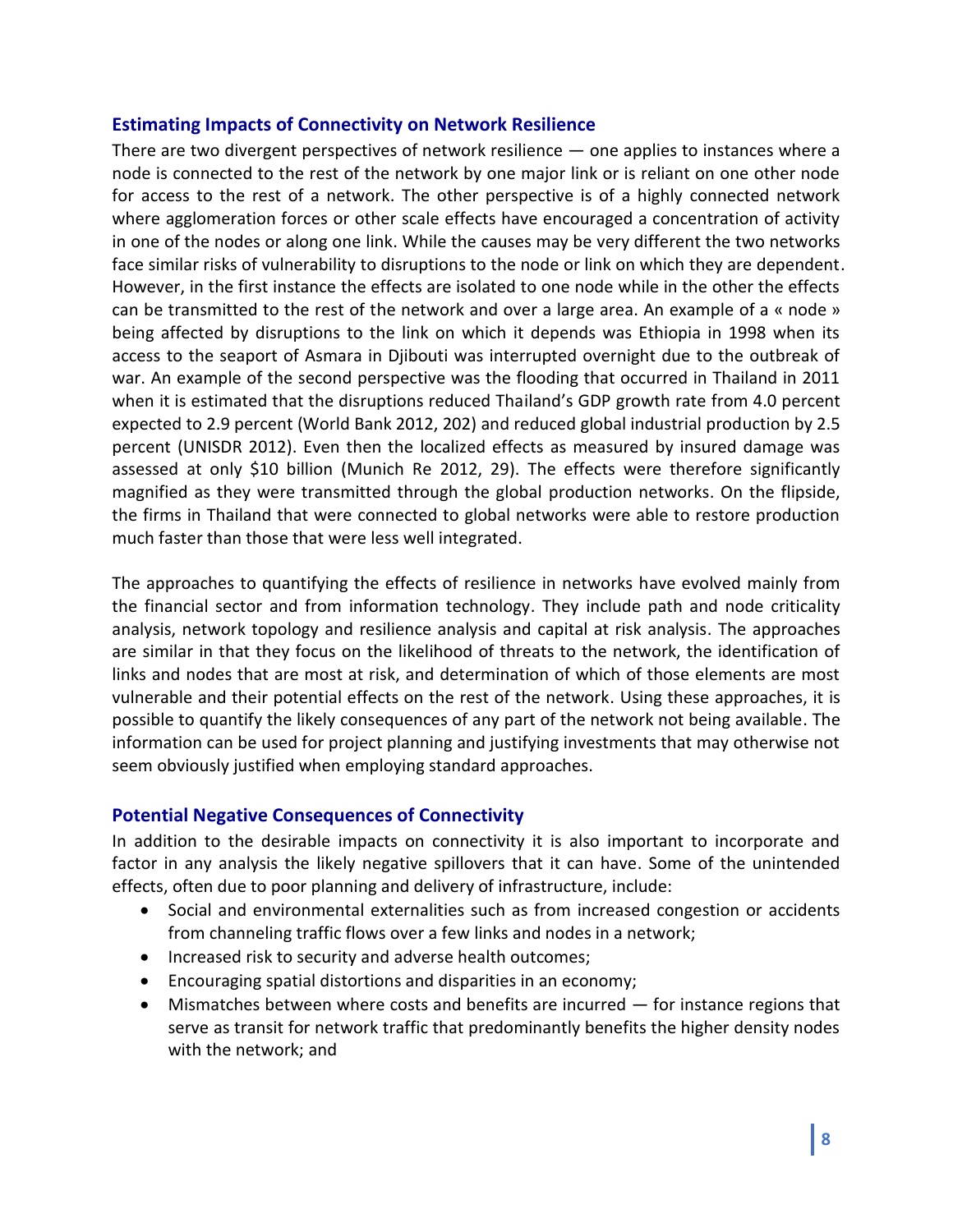• Increased risks of contagion, through supply chains or effects that are health related, from being interconnected, e.g., the example above of flooding in Thailand or spread of diseases across several countries.

The approaches to quantifying the negative externalities of connectivity can be similar to those outlined above. The important issue is that estimating the impacts of connectivity should take into account the differentiated effects it can have on different regions, groups, firms or societies.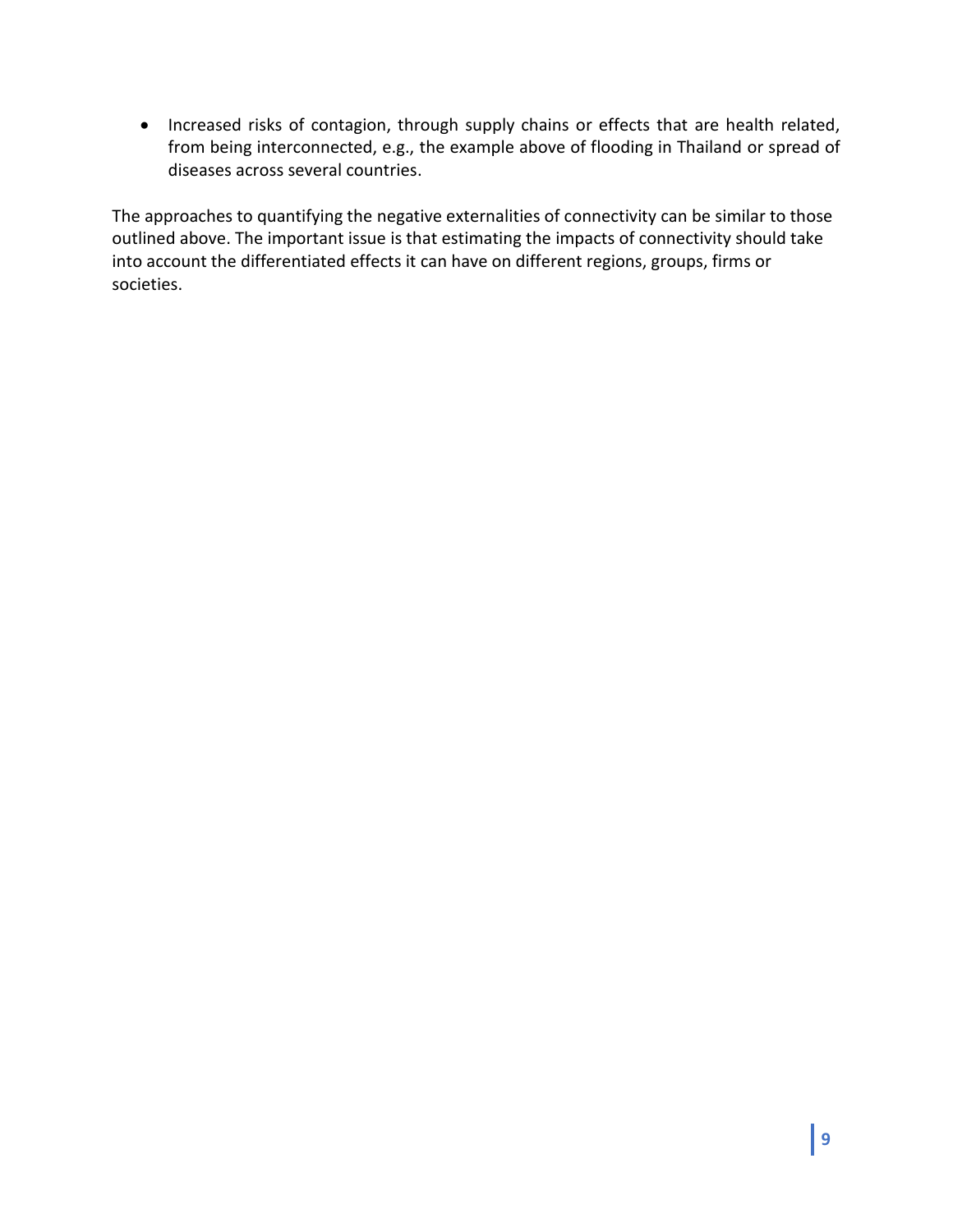# **References**

- ADB (Asian Development Bank), DFID (Department for International Development), JICA (Japan International Cooperation Agency), and the World Bank. 2018. *The WEB of Transport Corridors in South Asia*. Washington, DC: World Bank.
- ADB, JICA, World Bank. 2005. *Connecting East Asia: A New Framework for Infrastructure*. Manila. Asian Development Bank. [http://siteresources.worldbank.org/INTEASTASIAPACIFIC/Resources/Connecting-East-](http://siteresources.worldbank.org/INTEASTASIAPACIFIC/Resources/Connecting-East-Asia.pdf)[Asia.pdf](http://siteresources.worldbank.org/INTEASTASIAPACIFIC/Resources/Connecting-East-Asia.pdf)
- Buchan, N. E. Fatas and G. Grimalda. 2012. *Connectivity and Cooperation: The Oxford Handbook of Economic Conflict Resolution*, edited by R. Croson and G.E. Bolton. Oxford: Oxford University Press.
- De La Roca, Jorge and Diego Puga. 2017. "Learning by Working in Big Cities." *Review of Economic Studies* 84 (1): 106–142.
- Derudder, Ben, Xinjian Liu and Charles Kunaka. 2018. *Connectivity Along Overland Corridors of the Belt and Road Initiative*. MTI Discussion Paper 6. Washington, DC. World Bank. [http://documents.worldbank.org/curated/en/264651538637972468/pdf/130490-MTI-](http://documents.worldbank.org/curated/en/264651538637972468/pdf/130490-MTI-Discussion-Paper-6-Final.pdf)[Discussion-Paper-6-Final.pdf](http://documents.worldbank.org/curated/en/264651538637972468/pdf/130490-MTI-Discussion-Paper-6-Final.pdf)
- Dixon, P. B. and M. T. Rimmer. 2002. *Dynamic General Equilibrium Modelling for Forecasting and Policy: A Practical Guide and Documentation of MONASH*. Volume 256 in the Contributions to Economic Analysis Series. Bingley, UK: Emerald Group Publishing Limited.
- Djankov, Simeon, Caroline Freund, Cong S. Pham. 2006. "Trading on Time." World Bank Policy Research Working Paper 3909, World Bank, Washington, DC. <http://documents.worldbank.org/curated/en/533801468339660041/Trading-on-time>
- Feyrer, J. and B. Sacerdote. 2012. "Did the Stimulus Stimulate? Effects of the American Recovery and Reinvestment Act," Dartmouth College and National Bureau of Economic Research. [https://www.dartmouth.edu/~bsacerdo/Stimulus2012\\_06\\_21.pdf](https://www.dartmouth.edu/~bsacerdo/Stimulus2012_06_21.pdf)
- Hoekman, B. and A. Nicita 2011. "Trade Policy, Trade Costs and Developing Country Trade." *World Development* 39 (12): 2069-79.
- IATA (International Air Transport Association). 2007. "Aviation Economic Benefits: Measuring the Economic Rate of Return on Investment in the Aviation Industry." IATA Economics Briefing 8, IATA, Montreal.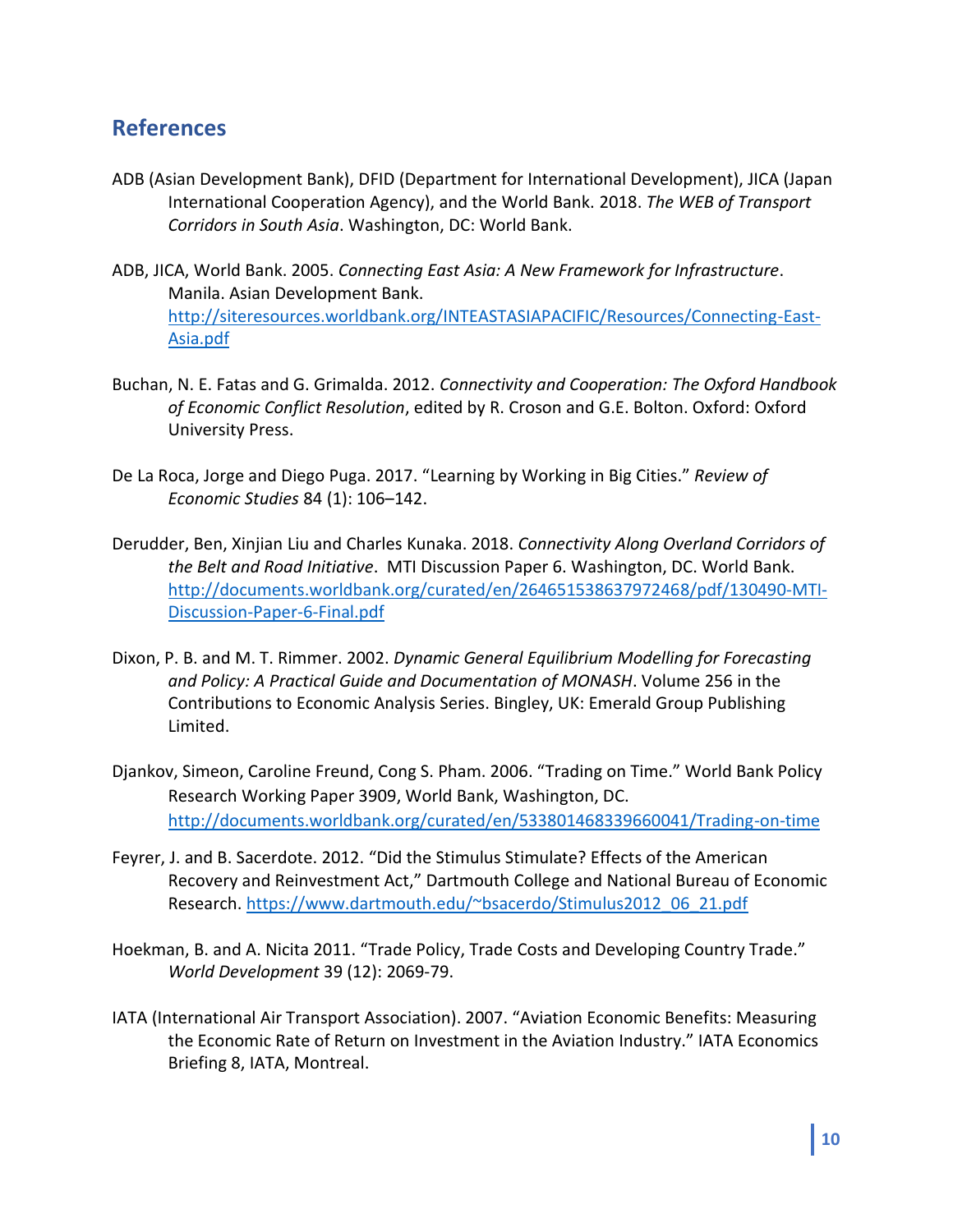- Krugman P. and Venables A. 1990. "Integration and the Competitiveness of Peripheral Industry." In *Unity with Diversity in the European Economy: The Community's Southern Frontier*, edited by C. Bliss and J. Braga De Macedo. Cambridge: Cambridge University Press.
- Kunaka, Charles. 2010. "Logistics in Lagging Regions: Overcoming Local Barriers to Global Connectivity." Washington, DC: World Bank. [http://documents.worldbank.org/curated/en/826791468175436197/Logistics-in](http://documents.worldbank.org/curated/en/826791468175436197/Logistics-in-lagging-regions-overcoming-local-barriers-to-global-connectivity)[lagging-regions-overcoming-local-barriers-to-global-connectivity](http://documents.worldbank.org/curated/en/826791468175436197/Logistics-in-lagging-regions-overcoming-local-barriers-to-global-connectivity)
- Leduc, Sylvain and Daniel Wilson. 2012. "Roads to Prosperity or Bridges to Nowhere? Theory and Evidence on The Impact of Public Infrastructure Investment." National Bureau of Economic Research Working Paper 18042. NBER, Cambridge, MA. <http://www.nber.org/papers/w18042>
- Marsh and McLennan Companies' Asia Pacific Risk Center. 2017. "Closing the Financing Gap: Infrastructure Bankability in Asia." New York: Marsh and McLennan Companies, Inc. [http://www.mmc.com/content/dam/mmc-web/Files/APRC/aprc\\_closing-the-financing](http://www.mmc.com/content/dam/mmc-web/Files/APRC/aprc_closing-the-financing-gap.pdf)[gap.pdf](http://www.mmc.com/content/dam/mmc-web/Files/APRC/aprc_closing-the-financing-gap.pdf)
- MGI (McKinsey Global Institute). 2016. *Bridging Infrastructure Gaps*. Brussels: McKinsey and Company. [http://www.un.org/pga/71/wp-content/uploads/sites/40/2017/06/Bridging-](http://www.un.org/pga/71/wp-content/uploads/sites/40/2017/06/Bridging-Global-Infrastructure-Gaps-Full-report-June-2016.pdf)[Global-Infrastructure-Gaps-Full-report-June-2016.pdf](http://www.un.org/pga/71/wp-content/uploads/sites/40/2017/06/Bridging-Global-Infrastructure-Gaps-Full-report-June-2016.pdf)
- Munich Re. 2012. "Topics Geo Natural Catastrophes 2011." Munich: Munich RE. [https://www.munichre.com/touch/publications/en/list/catalogue/456019/publication.h](https://www.munichre.com/touch/publications/en/list/catalogue/456019/publication.html) [tml](https://www.munichre.com/touch/publications/en/list/catalogue/456019/publication.html)
- OECD (Organisation for Economic Co-operation and Development). 2018. "Enhancing Connectivity Through Transport Infrastructure: The Role of Official Development Finance and Private Investment." Presentation by Kaori Miyamoto at the G20 Global Infrastructure Connectivity Alliance (GICA) Annual Meeting. OECD Headquarters, Paris, January 26. [https://www.gica.global/sites/gica/files/Kaori-Miyamoto-GICA-Financing-](https://www.gica.global/sites/gica/files/Kaori-Miyamoto-GICA-Financing-Infrastructure-Slides.pdf)[Infrastructure-Slides.pdf](https://www.gica.global/sites/gica/files/Kaori-Miyamoto-GICA-Financing-Infrastructure-Slides.pdf)
- Portugal-Perez, Alberto and John S. Wilson. 2008. "Why Trade Facilitation Matters to Africa." Policy Research Working Paper 4719, World Bank, Washington, DC. <https://openknowledge.worldbank.org/handle/10986/6321>
- PwC (PricewaterhouseCoopers). 2016. "Global Economy Watch: Could Infrastructure Be a Panacea for Global Growth?" London: PriceWaterhouseCoopers. [https://www.pwc.com/gx/en/issues/economy/global-economy](https://www.pwc.com/gx/en/issues/economy/global-economy-watch/assets/pdfs/global-economy-watch-may-2016.pdf)[watch/assets/pdfs/global-economy-watch-may-2016.pdf](https://www.pwc.com/gx/en/issues/economy/global-economy-watch/assets/pdfs/global-economy-watch-may-2016.pdf)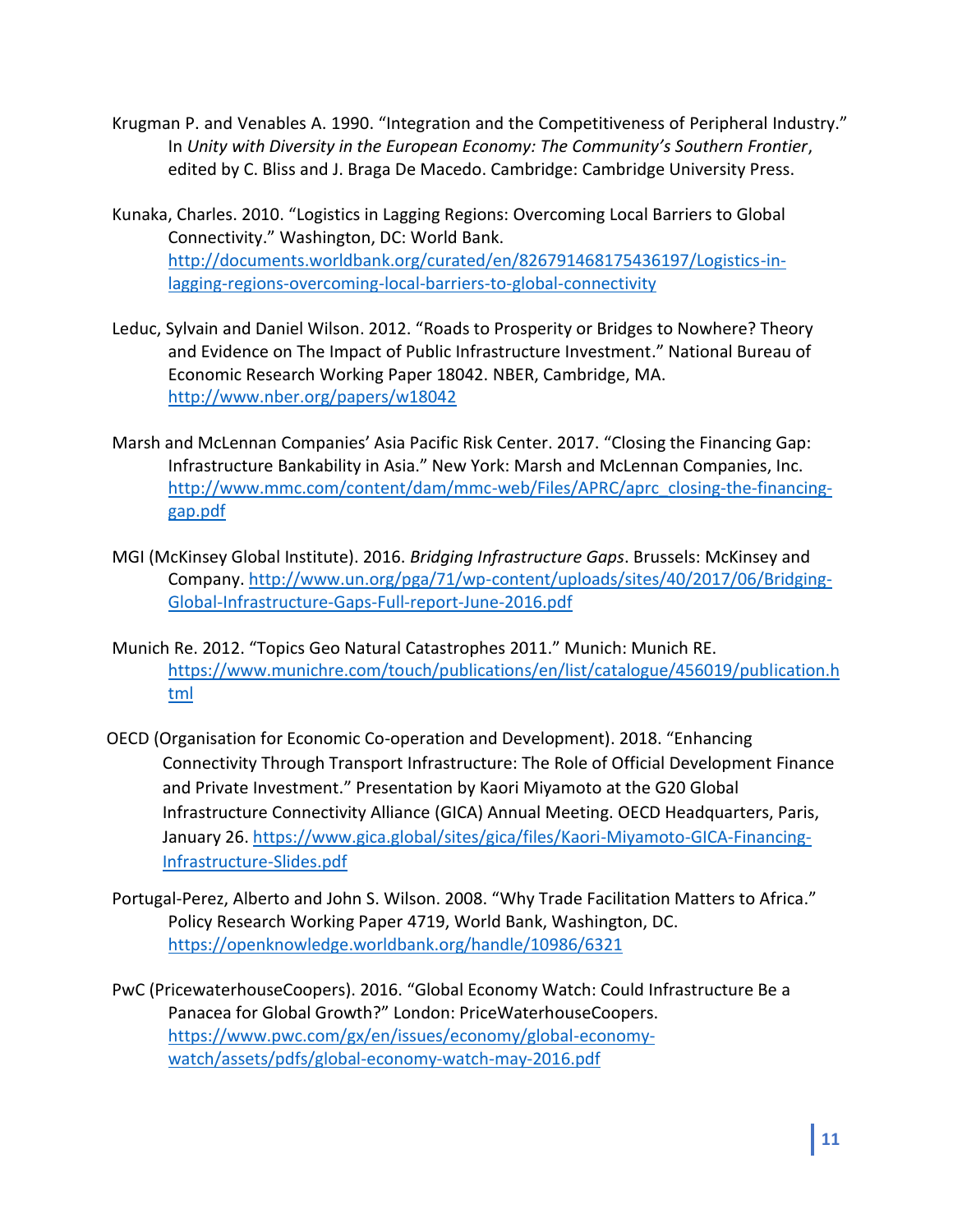- Quinet, E. and A. Raj. 2014. "Welfare and Growth Effects in Transport and Trade: A Practitioner's Point of View." Unpublished working paper produced for the World Bank.
- Raballand, Gael, Patricia Macchi, Dino Merotto and Carly Petracco. 2009. "Revising the Roads Investment Strategy in Rural Areas: An Application for Uganda." Policy Research Working Paper 5036, World Bank, Washington, DC. [http://documents.worldbank.org/curated/en/949831468191975525/Revising-the](http://documents.worldbank.org/curated/en/949831468191975525/Revising-the-roads-investment-strategy-in-rural-areas-an-application-for-Uganda)[roads-investment-strategy-in-rural-areas-an-application-for-Uganda](http://documents.worldbank.org/curated/en/949831468191975525/Revising-the-roads-investment-strategy-in-rural-areas-an-application-for-Uganda)
- Romer, Paul M. 1990. "Endogenous Technological Change." *Journal of Political Economy* 98 (5, Part 2): S71-S102. [http://web.stanford.edu/~klenow/Romer\\_1990.pdf](http://web.stanford.edu/~klenow/Romer_1990.pdf)
- Rose, Adam and Charles K. Huyck. 2016. "Improving Catastrophe Modeling For Business Interruption Insurance Needs." *Risk Analysis* 36 (10): 1896-1915. doi: doi.org/10.1111/risa.12550
- Straub, Stéphane. 2008. *Infrastructure and Growth in Developing Countries: Recent Advances and Research Challenges*. World Bank Policy Research Working Paper 4460. Washington, DC. World Bank. <http://documents.worldbank.org/curated/en/349701468138569134/pdf/wps4460.pdf>
- Straub, Stéphane and Akiko Terada-Hagiwara. 2011. "Infrastructure and Growth in Developing Asia." *Asian Development Review* 28 (1): 119-156. Available at SSRN: <https://ssrn.com/abstract=1869498>
- Straub, Stéphane, Charles Vellutini, and Michael Warlters. 2008. "Infrastructure and Economic Growth in East Asia." Policy Research Working Paper 4589, World Bank, Washington, DC. <https://openknowledge.worldbank.org/bitstream/handle/10986/6520/wps4589.pdf>
- Taglioni, Daria and Deborah Winkler. 2016. "Making Global Value Chains Work for Development." Washington, DC: World Bank. [http://documents.worldbank.org/curated/en/450521467989506537/pdf/106305-PUB-](http://documents.worldbank.org/curated/en/450521467989506537/pdf/106305-PUB-ADD-ISBN-DOI-AUTHORS-SERIES-ABSTRACT-OUO-9.pdf)[ADD-ISBN-DOI-AUTHORS-SERIES-ABSTRACT-OUO-9.pdf](http://documents.worldbank.org/curated/en/450521467989506537/pdf/106305-PUB-ADD-ISBN-DOI-AUTHORS-SERIES-ABSTRACT-OUO-9.pdf)
- UNISDR (United Nations Office for Disaster Risk Reduction). 2012. "Towards a Post-2015 Framework for Disaster Risk Reduction." [http://www.unisdr.org/we/inform/publications/25129.](http://www.unisdr.org/we/inform/publications/25129)
- Wilmsmeier, G., and T. Notteboom. 2009. "Determinants of Liner Shipping Network Configuration: A Two Region Comparison." Proceedings of the 2009 International Association of Maritime Economists (IAME) Conference, Copenhagen, June.